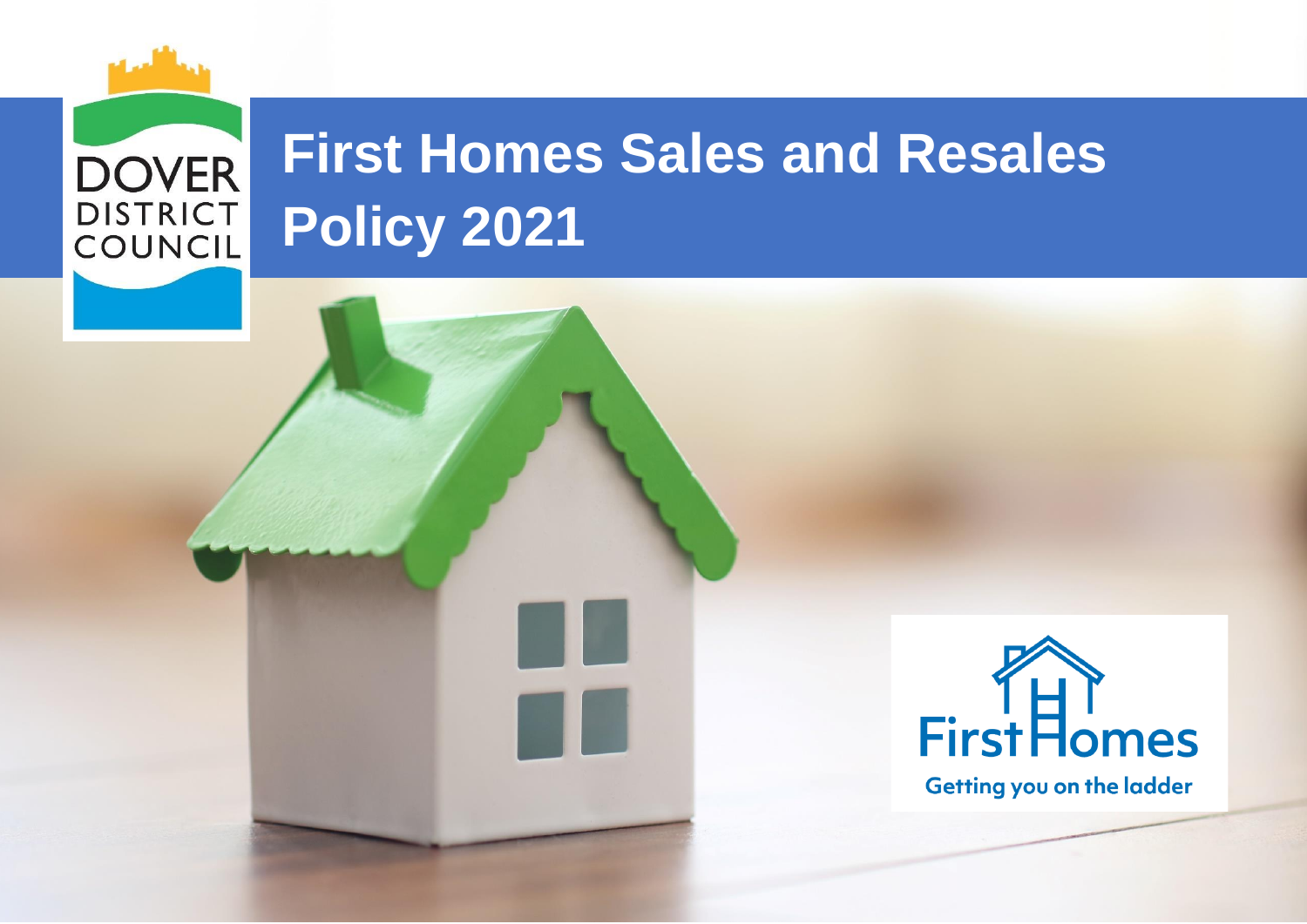# TABLE OF CONTENTS

| 4.5 Authority to Exchange and Certificate of Compliance  6 |  |  |  |
|------------------------------------------------------------|--|--|--|
|                                                            |  |  |  |
|                                                            |  |  |  |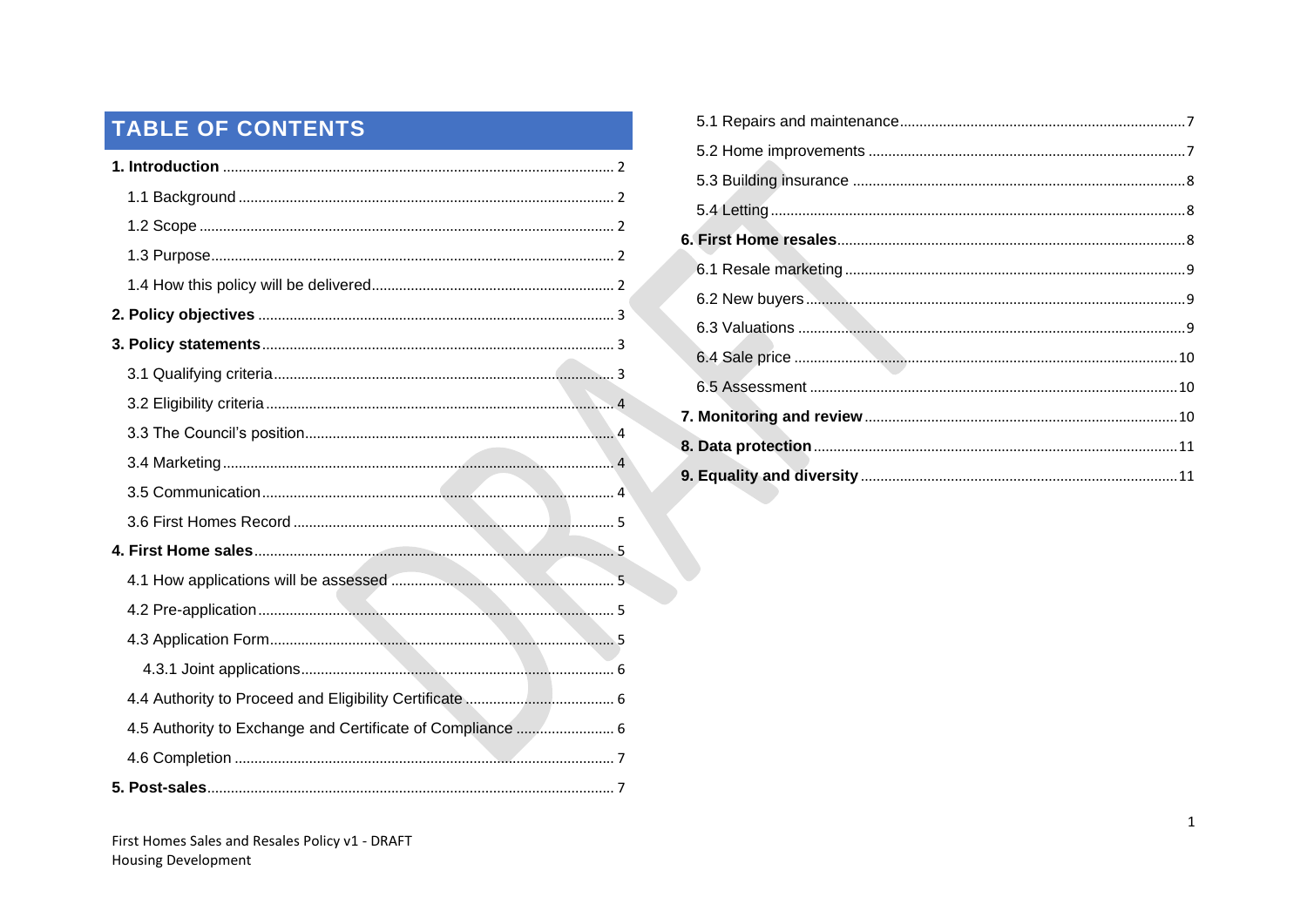# <span id="page-2-0"></span>**1. INTRODUCTION**

#### <span id="page-2-1"></span>1.1 BACKGROUND

The First Homes scheme, which provides discounted homes for first time buyers, launched in June 2021 as another government initiative to help first time buyers get on the property ladder.

The scheme is "designed to support local people who struggle to afford market prices in their area" but want to "stay in the communities where they live and work."

Delivery of the scheme is part of the government's wider pledge to build one million new affordable and attractive homes and help put home ownership within reach for people across the country.

#### <span id="page-2-2"></span>1.2 SCOPE

First Homes are a type of discounted market sale (DMS) housing introduced by national planning policy as an affordable housing product that meets the definition set out in the NPPF (2019).

To qualify as First Homes, properties must have a minimum discount of 30% to market value, secured in perpetuity through legal agreement.

On first sale, these homes must have a purchase price that does not exceed £250,000 (£420,000 in London) after the discount has been applied.

First Homes should be sold to first time buyers with an annual gross household income no greater than £80,000 (£90,000 in London) and a minimum of 50% of the purchase price must be met through obtaining a mortgage.

There are set eligibility criteria (see 3.2) which applicants must meet in order to be considered for one of these properties.

Further detail on can be found in the national [First Homes Planning](https://www.gov.uk/guidance/first-homes)  [Practice Guidance.](https://www.gov.uk/guidance/first-homes)

#### <span id="page-2-3"></span>1.3 PURPOSE

The purpose of this of this policy is to provide information regarding the role and responsibility DDC has during the sales and resales process of First Homes properties in the District.

This document has been written from the DDC's position as a Local Planning Authority as set out in the First Homes Planning Practice Guidance and focuses on the administrative tasks DDC is obliged to fulfil during the sales and resales process.

### <span id="page-2-4"></span>1.4 HOW THIS POLICY WILL BE DELIVERED

This policy and process is delivered by the members of the following teams / departments:

- Affordable Housing Development team
- Legal team
- Planning team

Officers involved in this process are:

- New Homes Officer
- Property Lawyer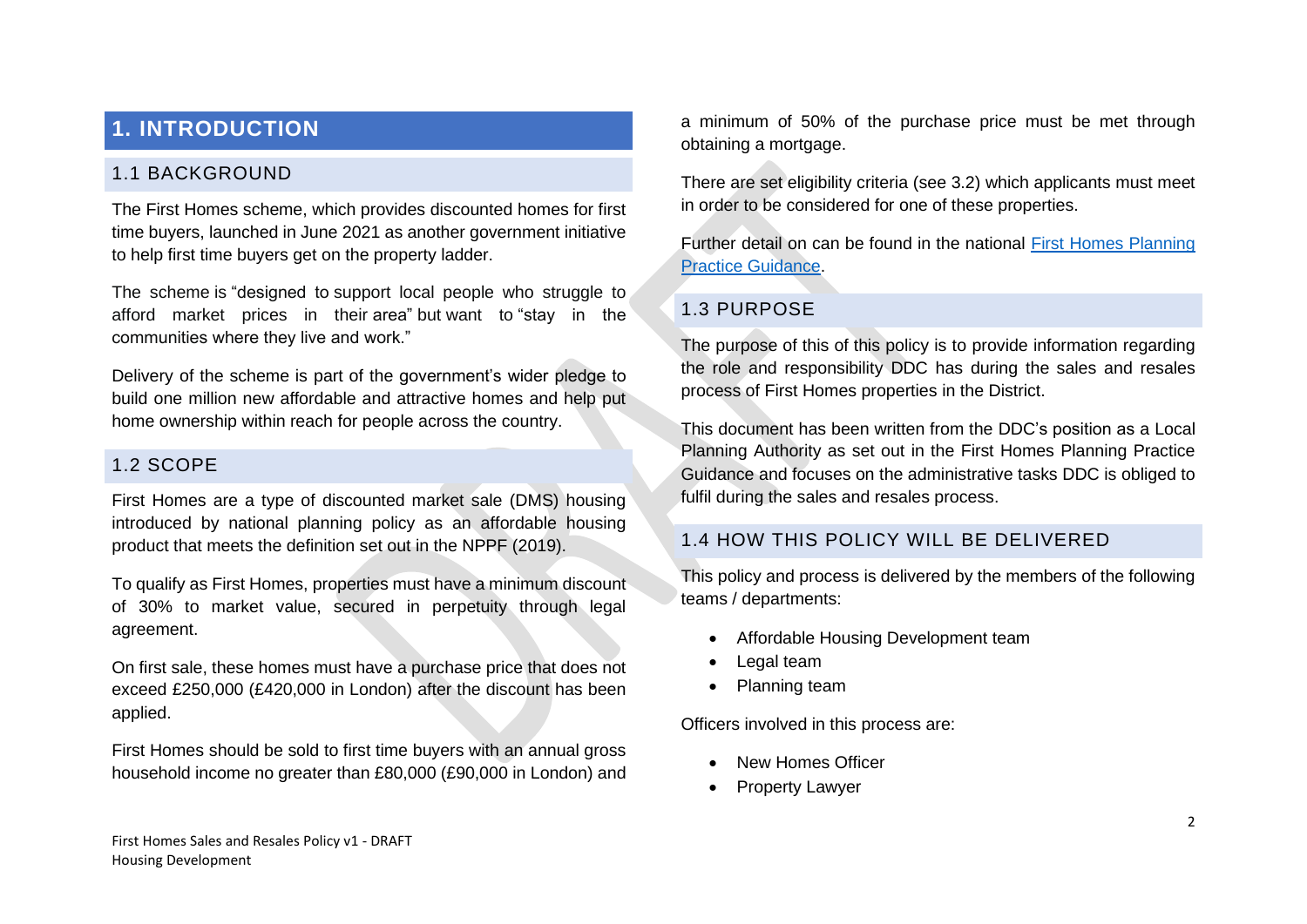**Planning Officer** 

The New Homes Officer will oversee the sales and resale process for First Home properties and will be the main point of contact for all parties, both internal and external, involved.

The Property Lawyer in the Legal team will review the conveyancing and legal side of the application process.

The Planning team will have overseen the agreement with the developer on the eligibility criteria and restrictions made on the property.

# <span id="page-3-0"></span>**2. POLICY OBJECTIVES**

The objectives of this policy are to:

- Ensure that First Home properties offered for sale and sold in conformity with Homes England requirements
- Clearly define eligibility criteria for applicants and where applicable set local connection criteria
- Detail how applications can be made and what applicants can expect of the applications process
- Encourage and support sustainable home ownership for residents and tenants within the District
- Operate a fair and transparent application process

# <span id="page-3-1"></span>**3. POLICY STATEMENTS**

#### <span id="page-3-2"></span>3.1 QUALIFYING CRITERIA

There are minimum requirements a property must meet to qualify as a First home. The Affordable Housing Update Written Ministerial Statement (WMS) published on 24 May 2021, stated that the national standards for a First Home are that:

- A First Home property must be discounted by a minimum of 30% against the market value
- After the discount has been applied, the first sale must be at a price no higher that £250,000 (or £420,000 in Greater London)
- The home is sold to a person(s) who meets the eligibility criteria, as set out in section 3.2; an
- There should be a section 106 agreement securing the necessary restrictions on the use and sale of the property, and a legal restriction on the title of the property to ensure that these restricts are applied at each future sale

However, the WMS gives local authorities and neighbourhood planning groups the discretion apply a higher sale discount up to 50% and implement local connection criteria.

Restrictions attached to the property will be registered on the title at HM Land Registry to ensure that the discount and criteria are passed from each subsequent title transfer.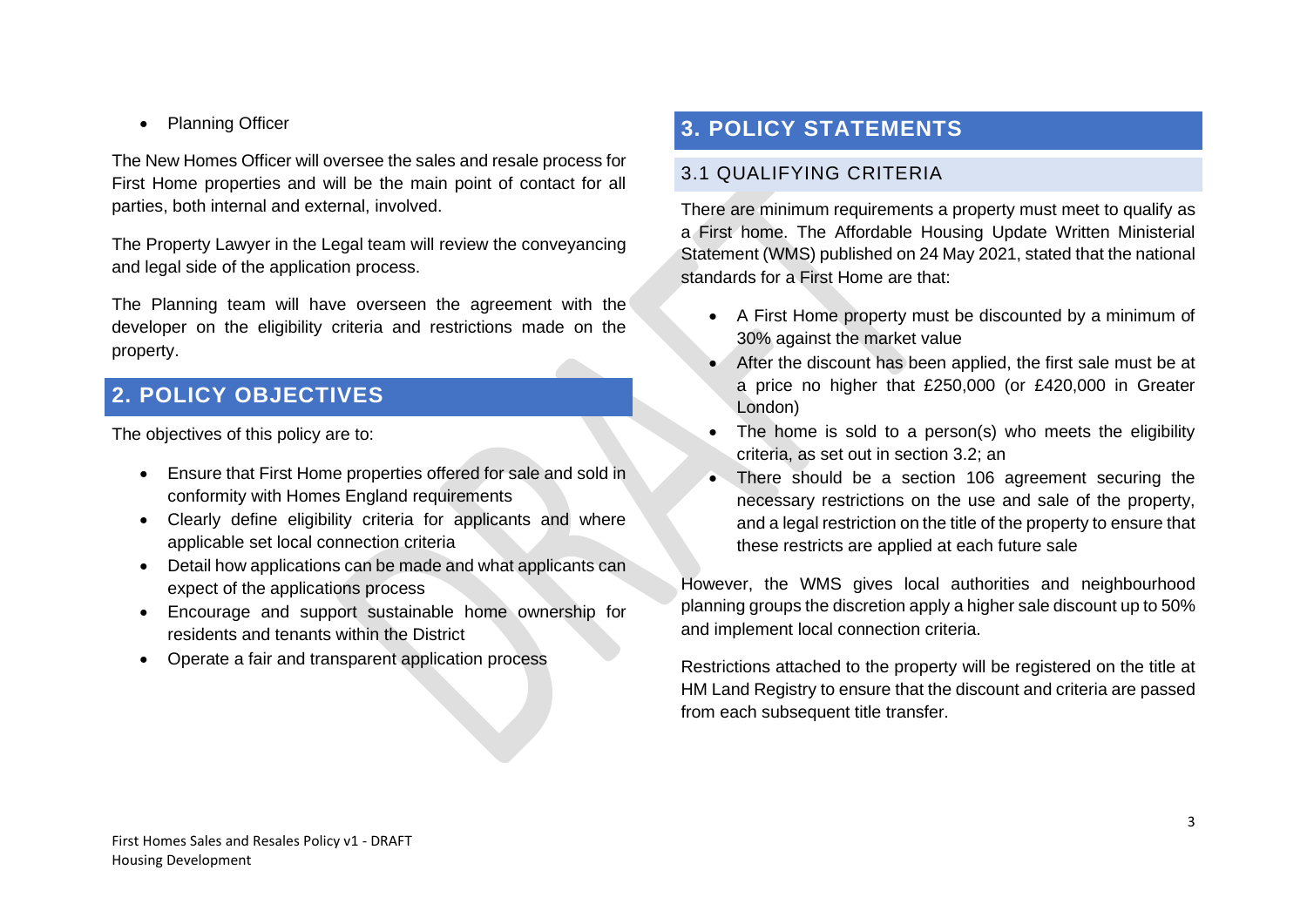## <span id="page-4-0"></span>3.2 ELIGIBILITY CRITERIA

The following eligibility criteria apply to all First Home sales:

- The scheme is only open to first time buyers as defined in [paragraph 6 of schedule 6ZA of the Finance Act 2003](https://www.legislation.gov.uk/ukpga/2003/14/schedule/6ZA)
- Purchasers must also have a household income not more than £80,000.
- A First Home should be the buyer's only home; and
- A mortgage must be used for at least 50% of the purchase price.

The above points are considered the national eligibility criteria. All applications submitted to DDC will be assessed to ensure they meet these criteria.

## <span id="page-4-1"></span>3.3 THE COUNCIL'S POSITION

As stated in our [First Homes Position](https://www.dover.gov.uk/Planning/Planning-Policy-and-Regeneration/PDF/DOVER-FIRST-HOMES-INTERIM-POSITION-STATEMENT-FINAL-16.11.21.pdf) Statement published in December 2021, the DDC's position on the discount applied and applicant(s) eligibility criteria is as follows:

- keep the rate of discount at 30%; and
- keep the national eligibility criteria

The above criteria will be applied until the adoption of the Local Plan 2040, where consideration will be given to whether we may adopt local criteria. DDC's position statement will remain a material consideration until this time.

## <span id="page-4-2"></span>3.4 MARKETING

DDC is committed to supporting people into home ownership where the normal market processes have left it unaffordable for them to do so.

Marketing for First Homes properties can only begin after the criteria is agreed between DDC and the developer.

To ensure that First Home properties are marketed compliantly, DDC will work closely with developers to support the marketing process and provide guidance on how First Homes properties should be marketed, if required.

The DDC will, in cooperation with developers, advertise First Homes properties on a dedicated 'First Homes' webpage and using the 'Keep Me Posted' service to provide information and links to developer websites where First Homes are being sold.

#### <span id="page-4-3"></span>3.5 COMMUNICATION

To ensure that the sales process is progressed and completed efficiently, a 'golden thread' of information will be concentrated and managed by the New Homes Officer, who will act as a liaison between internal departments and external parties. All correspondence should pass through the New Homes Officer to avoid confusion and duplication of information.

DDC aims to progress applications within reasonable time and will ensure prompt and timely updates are communicated at each stage of the sale.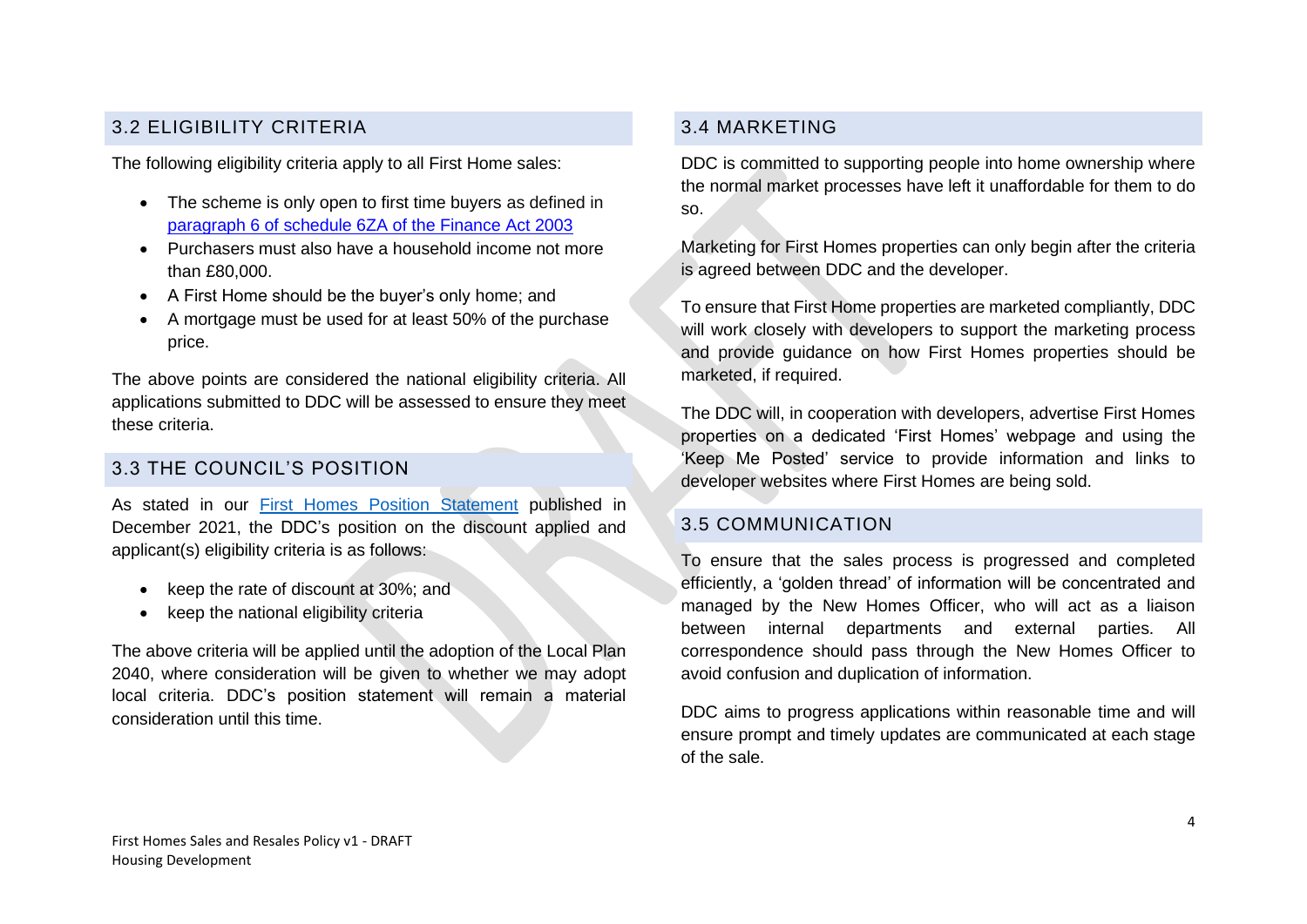If there is likely to be a delay to the assessment of an application due to higher levels of demand or staff sickness, the applicant and all parties will be informed.

#### <span id="page-5-0"></span>3.6 FIRST HOMES RECORD

It is important for DDC to ensure that applications are monitored, and information is regularly updated to ensure a compliant and smooth process.

To assist with this, sale progression information will be recorded on a First Homes Record. This record will be accessible to each Officer involved in the sales process who will be responsible for updating their section of this document.

No personal information will be stored on this document. Applications on this record will be anonymised with a unique reference number to protect the identity of applicants.

## <span id="page-5-1"></span>**4. FIRST HOME SALES**

#### <span id="page-5-2"></span>4.1 HOW APPLICATIONS WILL BE ASSESSED

Under guidance prepared and published by the government, DDC will process applications for First Home properties on a first-comefirst-served basis.

DDC will assess the first application it receives – if successful, we will not assess any others received.

If an application is not successful, then DDC will assess the second application received and so on until an eligible buyer is found.

Applicants will be informed if their application is unsuccessful with reasons provided.

### <span id="page-5-3"></span>4.2 PRE-APPLICATION

Applicants are advised to obtain a mortgage lending Decision in Principle (DIP) before an application form is submitted to DDC.

However, a full mortgage application should not be sent to a mortgage lender until DDC has checked the application and an Authority to Proceed and Eligibility Certificate (see 4.4) have been sent to the proposed First Home owner(s) and their conveyancer.

#### <span id="page-5-4"></span>4.3 APPLICATION FORM

Applicants interested in purchasing a First Home property will need to complete an application form. The house builder should help complete this with the applicant, with certain sections needing to be completed by the applicant's mortgage advisor and conveyancer.

An application checklist is provided in the pack. The house builder and the mortgage advisor must complete the checklist before submitting to DDC.

The applicant must ensure that they have signed all the declarations on the application form for it to be considered valid.

Once the form and checklist are complete, the pack should be sent to DDC via email: [communityhousing@dover.gov.uk](mailto:communityhousing@dover.gov.uk)

The New Homes Officer will then assess the application to ensure that it has been completed correctly and that the applicant(s) meets the eligibility criteria.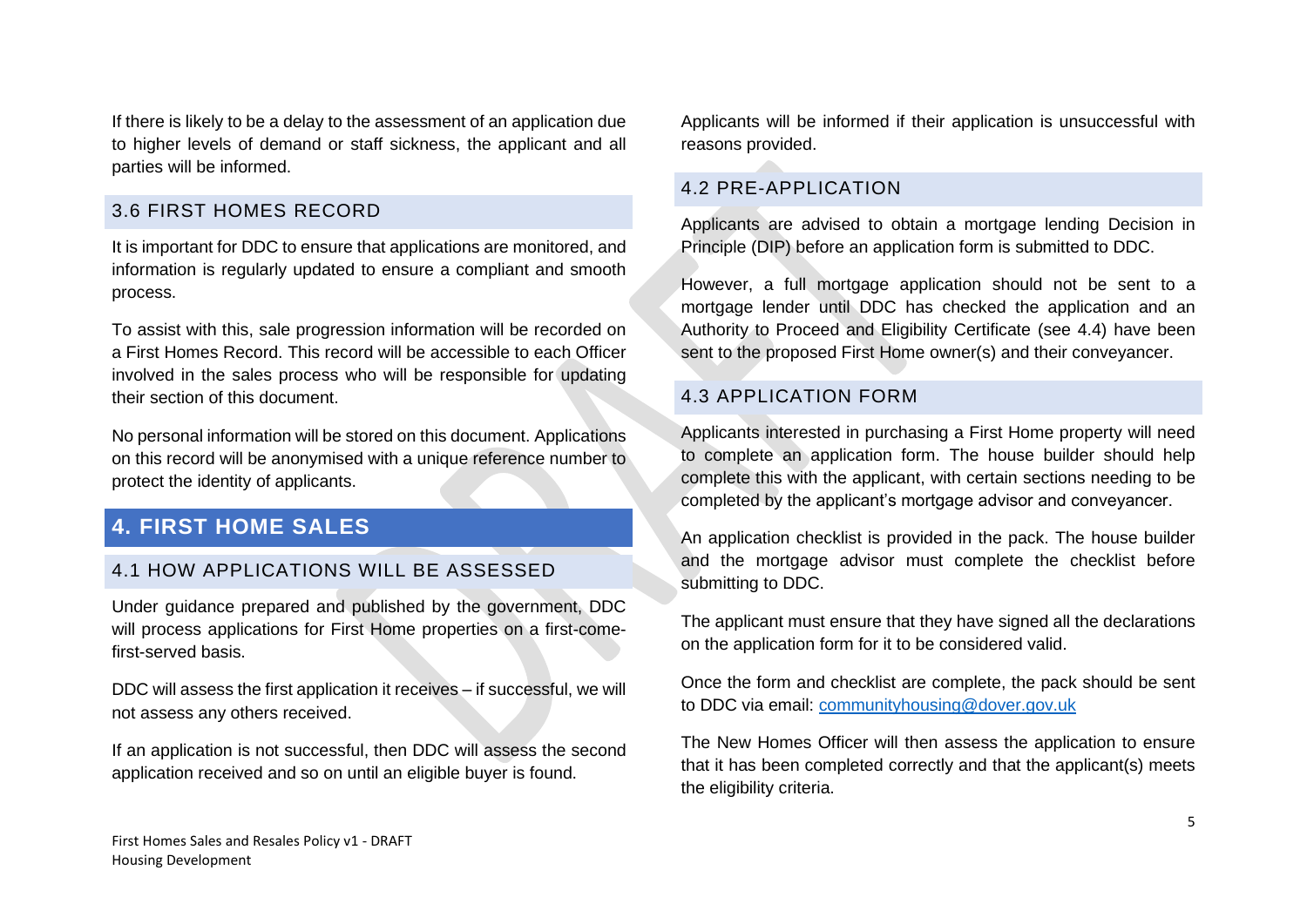An application form should not be submitted to DDC unless all sections have been completed. Applications which have missing information or have been completed incorrectly will be rejected and returned for remedial action. This may delay DDC approving applications, and potentially, the applicant(s) could fail to secure the property under the scheme.

When an eligible application has been approved, the New Homes Officer will open a new line on the New Homes record and informs all Officers involved in the process.

#### <span id="page-6-0"></span>4.3.1 JOINT APPLICATIONS

Joint applications for First Homes are allowed and will be assessed as stated in 4.3. All purchasers must meet the eligibility criteria as stated in 3.2.

In exceptional circumstances, where the mortgage lender will only lend to one applicant (e.g., because one party has an adverse credit history) the purchase can still proceed, subject to other First Homes criteria being met. As part of this, both parties would still need to meet the first-time buyer criteria, and both parties would therefore need to sign the first-time buyer declaration.

## <span id="page-6-1"></span>4.4 AUTHORITY TO PROCEED AND ELIGIBILITY **CERTIFICATE**

If the applicant(s) meets all the eligibility requirements, the New Homes Officer will, with approval given by the Strategic Housing Manager, issue an 'Authority to Proceed' and an Eligibility Certificate to the applicant(s), the builder, mortgage advisor and the conveyancer.

Receiving these documents demonstrates that applicants are approved to purchase the First Home property and can proceed to apply for a mortgage.

At this point DDC will also issue instructions to the applicant's conveyancer. All legal matters will be managed by DDC's property solicitor.

We advise that applicants do not submit a full mortgage application until they have received both documents as they may incur costs associated with mortgage submissions.

In scenarios where a mortgage application has been submitted to a lender before the applicant(s) has received either an Authority to Proceed or an Eligibility Certificate, DDC will not be liable to refund any costs incurred as a result or an ineligible decision.

DDC aims to provide an efficient and excellent customer service and aims to have issued an Authority to Proceed and Eligibility Certificate within 5-7 working days upon receipt of the application form.

## <span id="page-6-2"></span>4.5 AUTHORITY TO EXCHANGE AND CERTIFICATE OF COMPLIANCE

At this stage it is expected that:

- 1. The applicant and their conveyancer have received a full mortgage offer
- 2. The conveyancer has completed their legal undertakings and instructions issued by DDC; and
- 3. The applicant(s) has made a further legal declaration confirming their eligibility and that they understand the terms of the First Homes scheme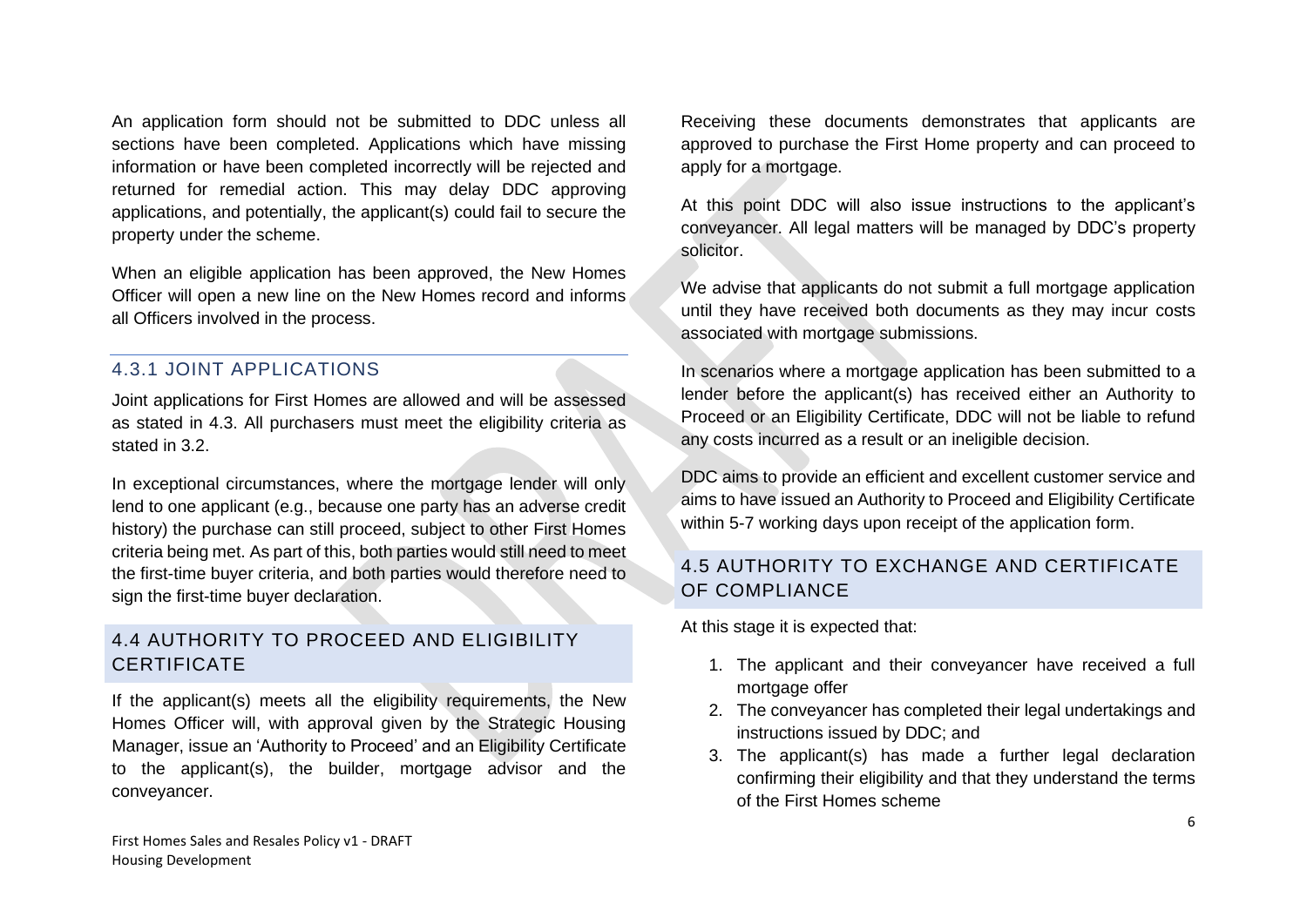Once the above have been completed, the conveyancer can request approval to exchange from DDC.

Upon receipt, the New Homes Officer and DDC's Legal team will check the conveyancer's request and legal undertakings. If our Legal team deems it a compliant sale, they will approve the issuing of an 'Authority to Exchange' and a Compliance Certificate.

An exchange cannot take place without an Authority to Exchange and Compliance Certificate. This is because of the following reasons:

1. The Authority to Exchange allows the applicant(s) to pay the deposit and exchange contracts. At this point the applicants are legally committed to buying the property

and

2. The Compliance Certificate demonstrates that the applicants are eligible and entitled to be a First Homes owner. It is important that this document is retained for future proof of eligibility.

Once an exchange has taken place there can be no more than 6 months to legal completion.

#### <span id="page-7-0"></span>4.6 COMPLETION

Once a First Homes property sale completes, the Conveyancer should inform the New Homes Officer so that they can update the DDC's First Home record.

# <span id="page-7-1"></span>**5. POST-SALES**

#### <span id="page-7-2"></span>5.1 REPAIRS AND MAINTENANCE

The responsibility for all repairs and maintenance lies with the homeowner.

New build First Home properties will fall under the NHBC Buildmark warranty. This means that the warranty will cover the cost of any damage caused by the builder failing to build the home to NHBC requirements. Details of this cover should be provided by the developer. The warranty usually covers up to 10 years.

However, any damage not listed by NHBC is likely not to be covered.

More information can be found on the [NHBC website.](https://www.nhbc.co.uk/homeowners/what-does-buildmark-cover)

#### <span id="page-7-3"></span>5.2 HOME IMPROVEMENTS

Improvements to First Home properties are permitted.

If the property is a house, the applicant(s) can make any improvements they wish subject to planning regulations and their mortgage agreement.

If the property is a flat, applicants will be able to make improvements subject to the conditions of the lease, planning regulations and their mortgage agreement.

Applicants are reminded that irrespective of any improvements that they may make to their property, the restriction on the title means it can only ever be sold at the specified discount to the market value.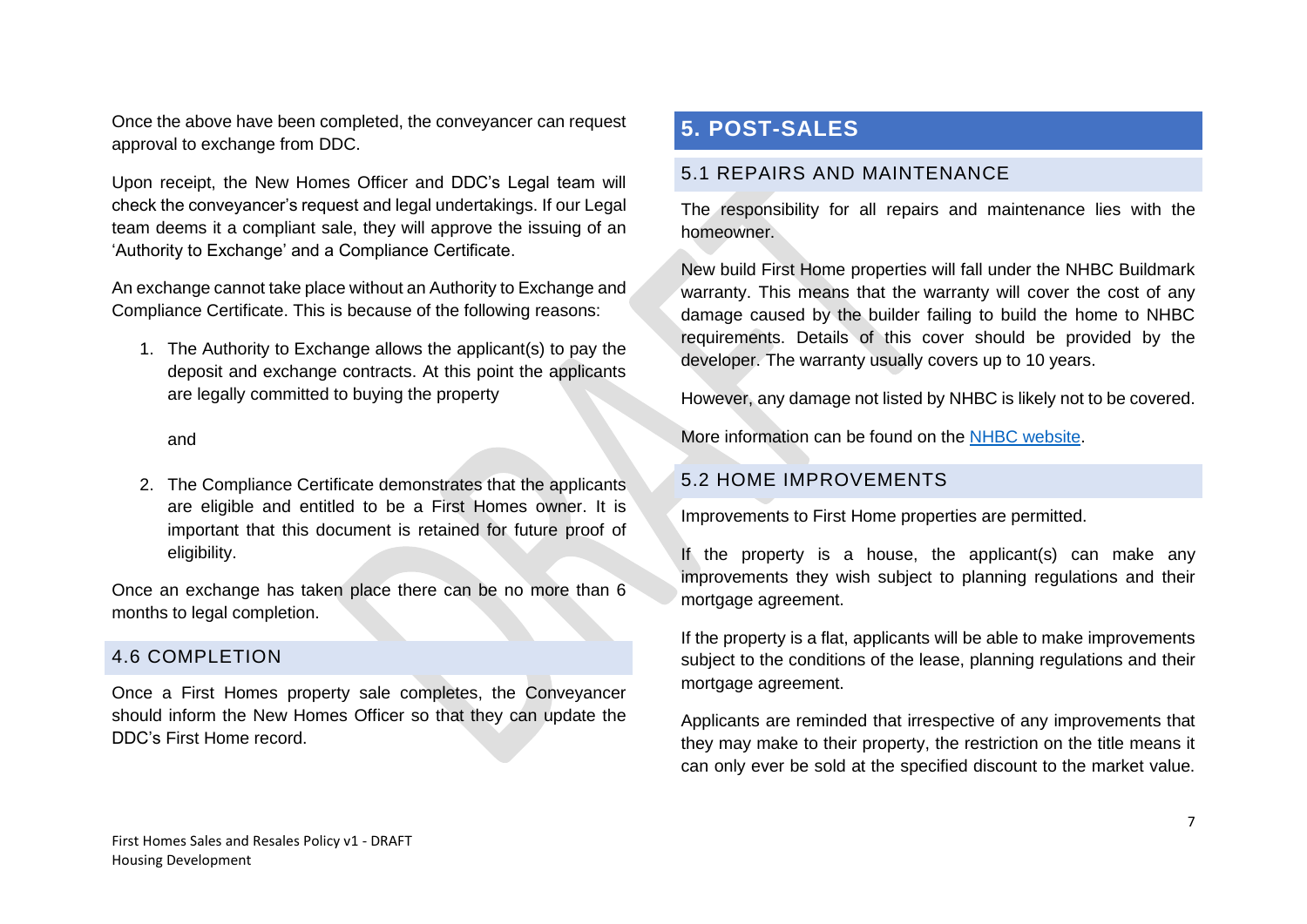This is because the original percentage discount they received at purchase must be passed legally on to the next buyer.

### <span id="page-8-0"></span>5.3 BUILDING INSURANCE

While applicants purchase their property at a discounted price, they are still responsible for insuring 100% of the property.

Therefore, DDC strongly encourages that all applicants ensure they have sufficient buildings insurance in place at the time of exchange to fulfil their legal obligations.

#### <span id="page-8-1"></span>5.4 LETTING

First Homes are properties designed to help first-time buyers purchase their first home where they would not be able to under normal market conditions. First Home properties are not intended to be purchased for Buy-to-Let investments and must be the primary residence of the homeowner(s).

However, homeowners are allowed to let out their properties for a period of up to 2 years, subject to the terms of their mortgage agreement. In these circumstances, homeowners are expected to notify DDC if they wish to let out their property.

Homeowners who need to let out their property for longer than 2 years will only be permitted to do so under exceptional circumstances, including:

- For a short job posting elsewhere
- For deployment elsewhere (Armed Forces)
- In a relation breakdown
- Fleeing domestic violence
- Redundancy
- Caring for a friend or relative

This list is not exhaustive.

Homeowners must obtain permission from DDC to let out their property for 2 years or more. Requests should be made in writing to [communityhousing@dover.gov.uk.](mailto:communityhousing@dover.gov.uk)

DDC will not deny requests without sufficient grounds to do so, however applicants will need to obtain an agreement from their mortgage lender beforehand. DDC will not approve a request to let a First Homes property without this agreement already obtained.

# <span id="page-8-2"></span>**6. FIRST HOME RESALES**

The process for selling a First Homes property is broadly similar to the process for selling properties on the open market, however there are some differences.

If a First Homeowner(s) wishes to sell their property, they must first notify DDC of their intention. Homeowners can inform DDC by sending an email to [communityhousing@dover.gov.uk.](mailto:communityhousing@dover.gov.uk)

Once we have received the form, we will issue the homeowner(s) with:

- instructions for marketing their property; and
- confirmation of the eligibility requirements.

Homeowners should not market their property until they have received the instructions from us.

First Homes Sales and Resales Policy v1 - DRAFT Housing Development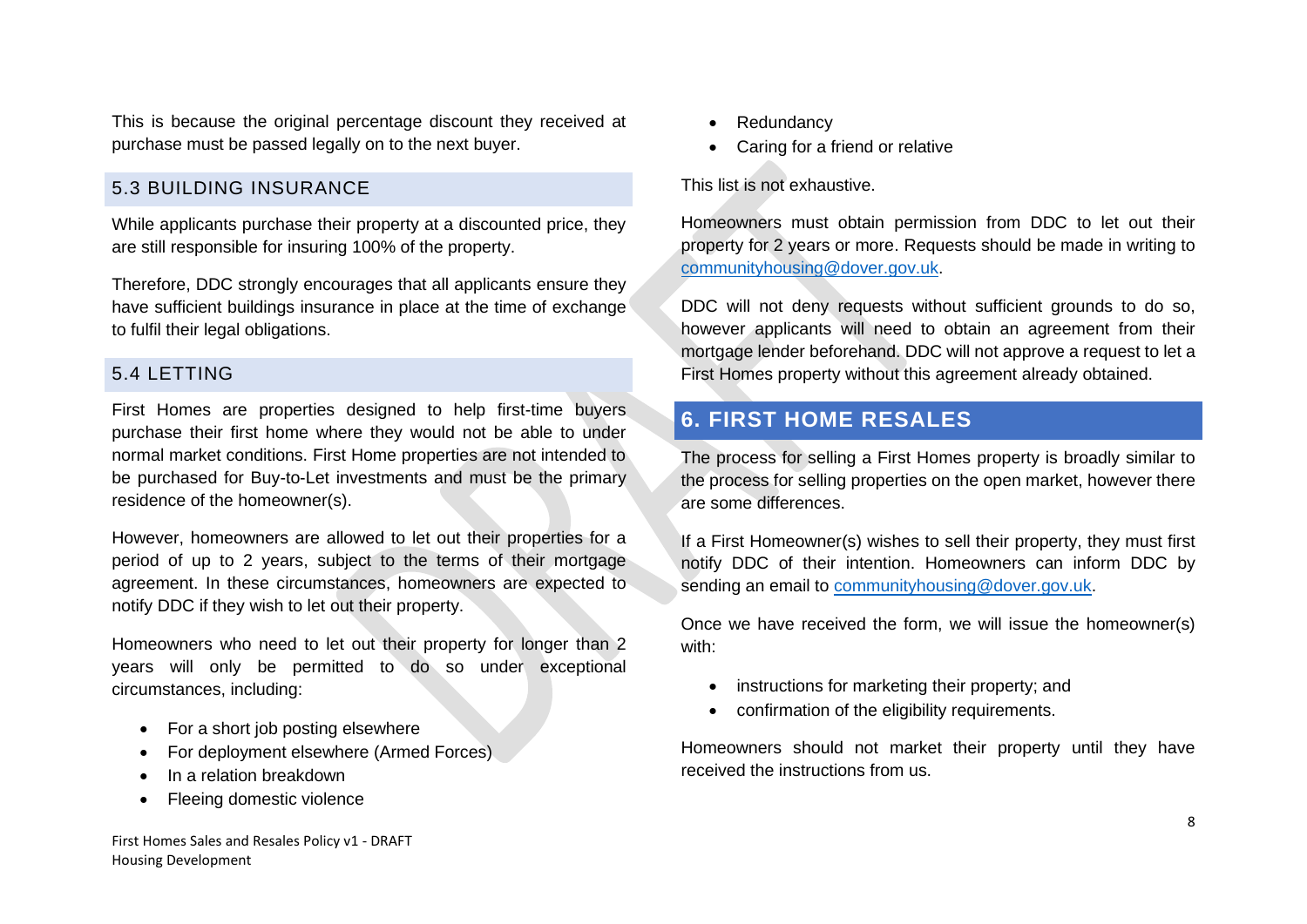Once in receipt of the instructions, homeowner(s) will then be able to instruct their chosen estate agent and inform them of the eligibility requirements. The marketing instructions must be used by the estate agent to ensure they can market to eligible purchasers.

### <span id="page-9-0"></span>6.1 RESALE MARKETING

When marketing a First Home, homeowners must attempt to sell their property to buyers who meet the eligibility criteria state in 3.2. This marketing period must be for a duration of 6 months.

If after 6 months of active marketing through an estate agent, the homeowner is unable to sell their property under these conditions they must

- inform DDC
- evidence that they have made all reasonable attempts to sell their First Home under the set eligibility criteria

At this point DDC can consider purchasing the property itself. However, if we decide not to purchase the property, then the homeowner will be permitted to sell it on the open market at the open market price provided they have our permission to do so.

Permission will be made in writing. No market sale should go ahead without this permission.

Homeowners are reminded that if a First Home property is sold on the open market at the open market price, the discounted portion of the sales receipts, otherwise known as the Additional First Homes Contribution, would be returned to DDC minus any tax liability created on part of the vendor, such as stamp duty.

For example:

| Market sale price                | £320,000 |
|----------------------------------|----------|
| Discount applied at initial sale | 30%      |
| Homeowner %                      | 70%      |
| Homeowner receives               | £224,000 |
| <b>DDC</b> receives              | £96,000  |

## <span id="page-9-1"></span>6.2 NEW BUYERS

The estate agent will be responsible for carrying out initial checks on potential purchasers and completing an application pack for the new purchaser.

The purchaser would need to meet all eligibility criteria, be able to make an offer on the property (subject to eligibility), and be, in the estate agents' professional judgement and advice to the applicant(s), the most proceedable purchaser.

## <span id="page-9-2"></span>6.3 VALUATIONS

Homeowners are responsible for arranging a valuation for their property.

Valuations must be carried out by a valuer who is qualified by the Royal Institute of Chartered Surveyors (RICS). Valuations carried out by a surveyor who is not RICS qualified will not be accepted.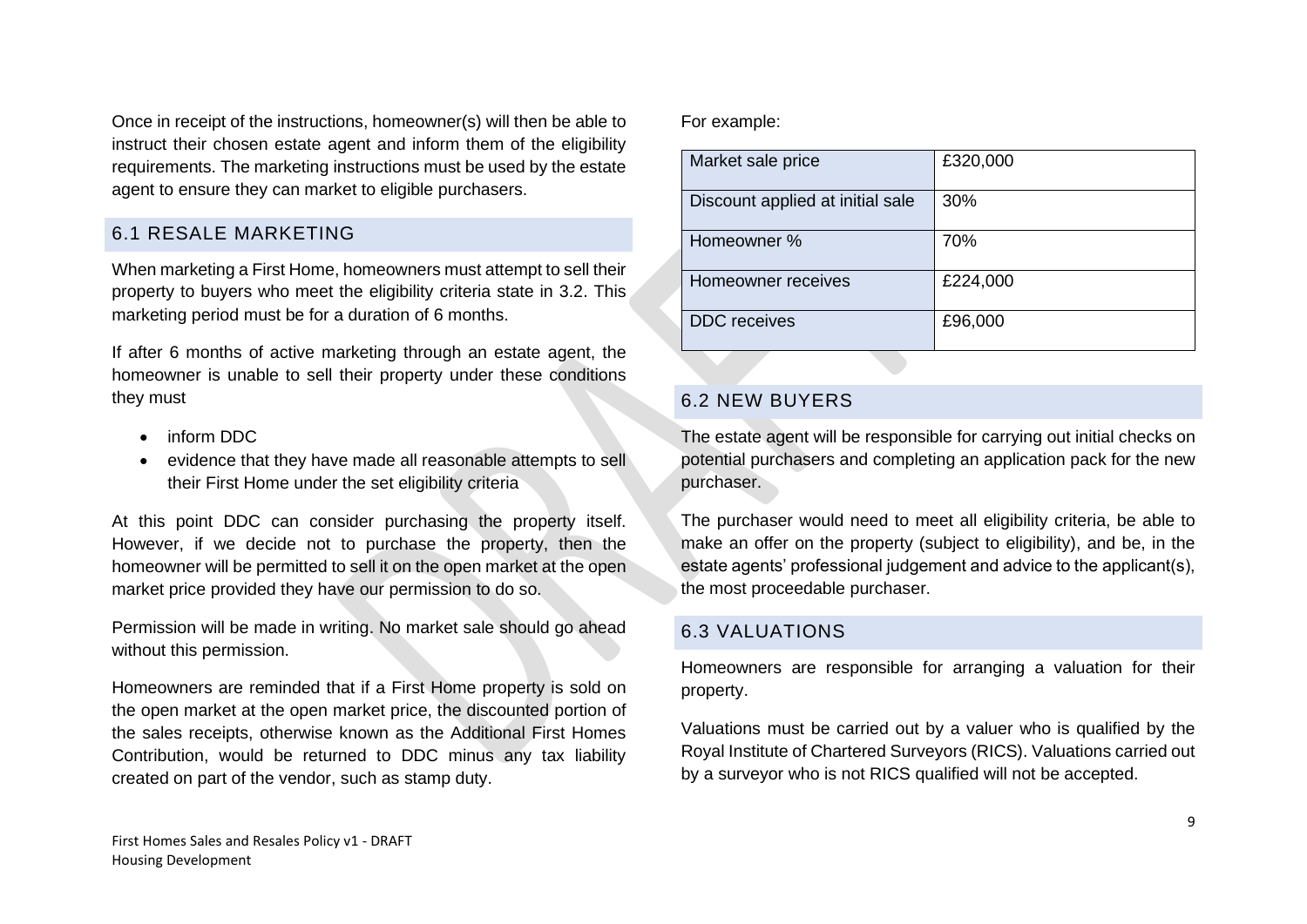The valuation will need to demonstrate that the sale is at a discount to the prevailing market value. The costs of carrying out a valuation of the First Home property rests with the homeowner.

The surveyor should value the home's 100% market value before the First Homes discount is applied.

Once the valuation has been completed, it must be submitted to DDC along with the application form.

#### <span id="page-10-0"></span>6.4 SALE PRICE

The price of First Homes cannot be negotiated upwards from the discounted value set and confirmed by the valuation.

Homeowners can reduce the price, for example, if they wish to secure a quick sale, but the price cannot be increased even if there are several potential buyers.

#### <span id="page-10-1"></span>6.5 ASSESSMENT

Once the initial eligibility checks, application pack and valuation have been completed, the information must be sent to DDC for review. This should be sent to: [communityhousing@dover.gov.uk.](mailto:communityhousing@dover.gov.uk)

The New Homes Officer along with Officers from other applicable departments will assess and consider the purchaser's application and eligibility, and the homeowner's valuation.

If DDC deems the purchaser eligible and the valuation compliant, then we will approve the purchase. At this point the New Homes Officer, in consultation with DDC's property lawyer will issue instructions to the purchaser's conveyancer.

The purchaser's conveyancer should then follow the instructions issued to them and the sale will proceed in the same way as the initial sale shown in section 4.

# <span id="page-10-2"></span>**7. MONITORING AND REVIEW**

Regular monitoring will take place to ensure DDC are conducting and performing the administrative and monitoring functions of First Home properties in line with this policy and government guidance.

The results will be used by DDC to enhance future policy reviews and continually improve service standards. All reviews will consider whether:

- The current policy adheres to legislative and regulatory requirements and reflects current good practice
- The aims and objectives of the policy are being met
- The policy provides sufficient information to residents

Overall monitoring and review of the policy will be undertaken in consultation with:

- Staff
- Members

Staff will be encouraged to raise any concerns with the effectiveness of the Policy. All concerns should be directed to the Housing Policy Officer who will record these as part of the policy review process.

This policy will be reviewed every two years or in line with legislative or regulatory changes, and to ensure that it is operationally viable.